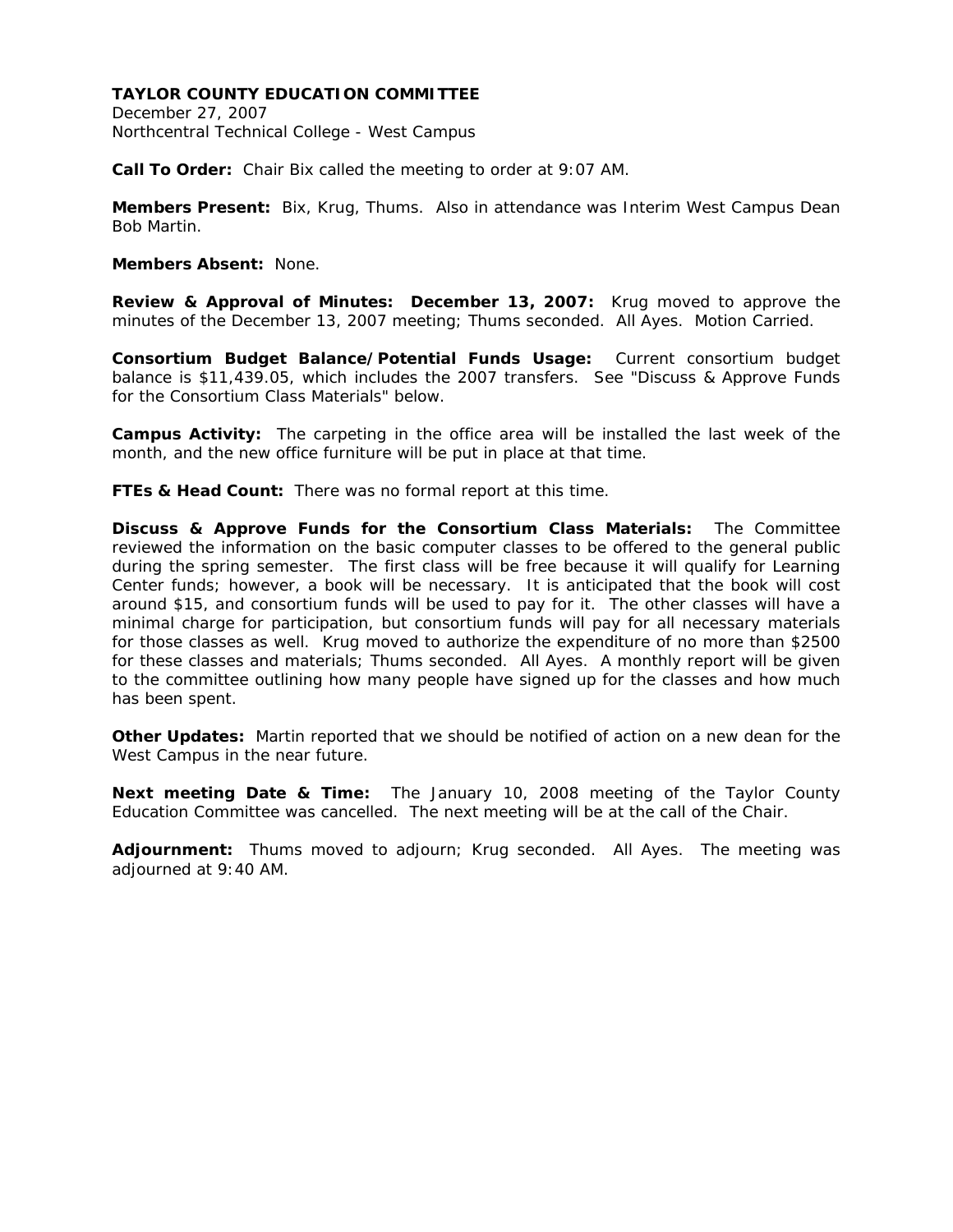December 13, 2007 Northcentral Technical College - West Campus

**Members Present:** Chair Bix called the meeting to order at 10 AM.

**Members Present:** Committee Members Bix, Krug, and Thums were present, as was Interim Dean Bob Martin.

## **Members Absent:** None.

**Review & Approve Minutes of October 11, 2007:** Krug moved to approve the minutes of the October 11, 2007 meeting; Bix seconded. All Ayes. Motion Carried. Thums moved to approve the agenda as mailed; Krug seconded. All Ayes. Motion Carried.

# **CAMPUS UPDATES**

**Consortium Budget Balance/Potential Funds Usage:** The consortium budget balance as of October 31, 2007 was \$8,439.05. Chair Bix reported that this does not include the \$3,000 end of year transfer of \$3,000 that was transferred into this account in December.

**Campus Activity:** 1) Now that the outside of the campus building has been redone, the focus is on redoing the inside entrance area. Over the holidays, new carpeting and furniture will be installed in the office area with the idea of improving efficiency, as well as improving the presentation of the office area to the general public. Over the summer months, the workspace will be reallocated and more amenities will be provided. 2) The CNA grant is on target with approximately 65% of the funds being spent. Three classes have been held so far. No more than ten students are allowed in each class according to the terms of the grant. 3) Architectural design classes will be offered at the Medford campus for career advancement in business and industry. 4) The first class of the electro-mechanical course has graduated; the second should be graduating next fall.

**FTEs & Head Count:** FTEs for the West Campus total 94.7917 as of December 13, 2007. Duplicated Head Count is 726, and Unduplicated Head Count is 1,290.

**Consortium Computer Classes:** Several computer classes will be offered to the public at reduced rates next semester. These classes will include basic computer skills, email, Internet, digital cameras and photo editing, and Word skills. Additional classes may be offered as needs and preferences are determined. Chair Bix and Dean Martin will develop a brochure for the class.

**Other Updates:** The West Campus dean position remains vacant. NTC is looking at a redesign of this position before attempting to fill it again. There were 18 graduates in 9 programs this fall. Three scholarships were given to Taylor County students from our foundation.

**Next Meeting Date:** The next meeting of the Taylor County Education Committee will be Thursday, January 10, 2008 at 9 AM.

**Adjournment:** With no further business, Thums moved to adjourn; Krug seconded. All Ayes. The meeting was adjourned at 10:40 AM.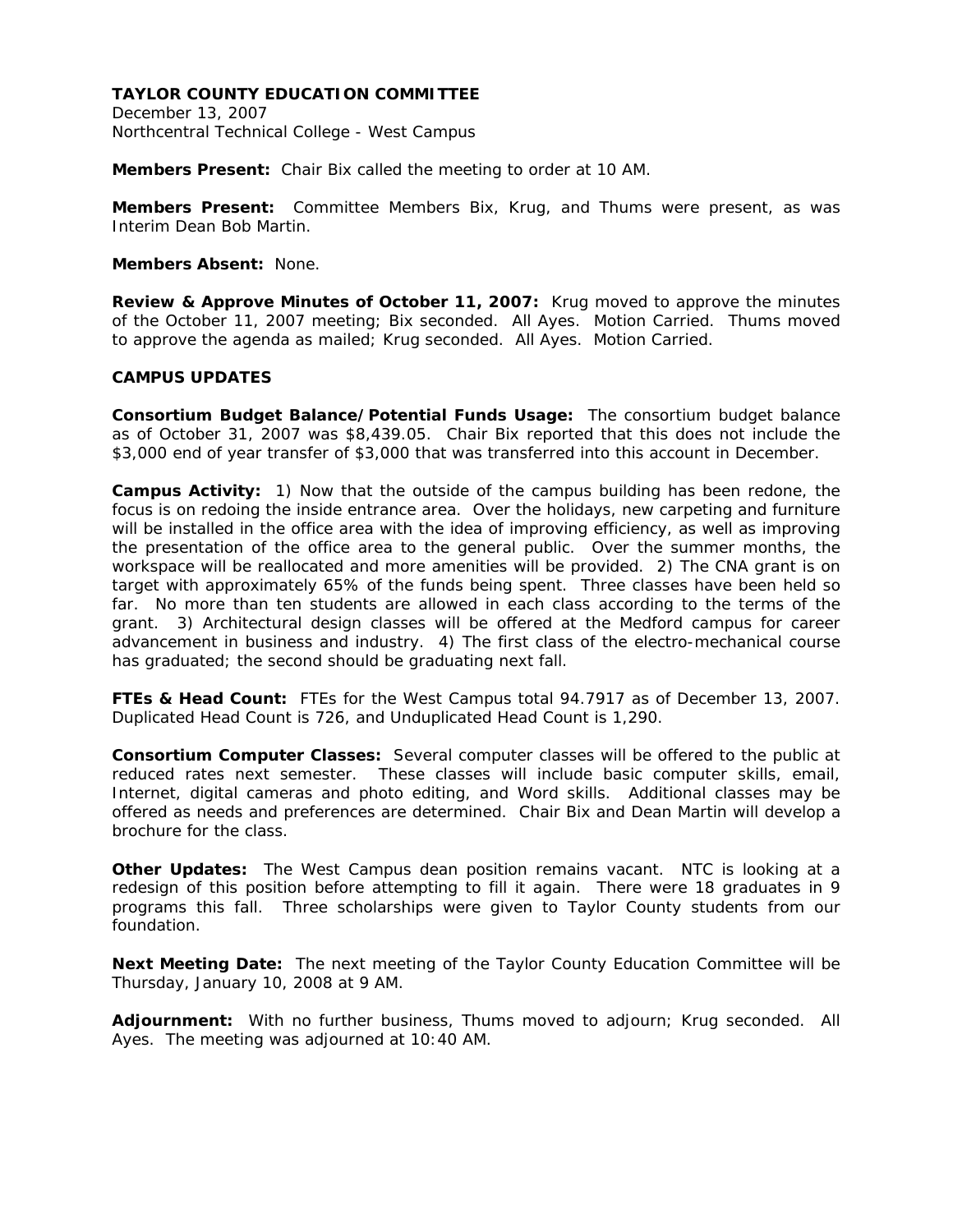October 11, 2007 Northcentral Technical College - West Campus

**Members Present:** Bix, Krug, Thums

#### **Members Absent:** None

**Call To Order:** Chair Bix called the meeting to order with all members present. Also present was Interim West Campus Director Bob Martin.

**Review & Approval of Minutes of August 30, 2007 Meeting:** Thums moved to approve the minutes of the August 30, 2007 meeting; Bix seconded. All Ayes. Motion Carried.

## **CAMPUS UPDATES**

**Consortium Budget Balance/Potential Funds' Use:** The consortium budget balance as of August 31, 2007 was \$8,481.05. Chair Bix reported that this amount will increase by \$1,000 when the 2008 budget goes into effect. She and Director Martin will be working on using some of these funds to implement a new series of computer classes for people with limited computer skills.

**Campus Activity:** 1) Memorial Health Center is using a customized training grant to provide Word-like applications training for their staff. 2) A full-time Certified Nursing Assistant (CNA) instructor has been hired for one year. This has been a high-demand class, and it is hoped that the backlog of students wishing to take the class can be eliminated. The first class is finished, a second is now in process, and a third will be starting soon. 3) A \$43,800 Workforce Advancement Training Grant from the Wisconsin Technical College System will be used to provide training for Hurd employees in both Medford and Merrill. Training will include lean manufacturing ideas, value stream mapping, and electromechanical instruction. Both classroom learning and computer-based training (CBT) will be utilized to make the learning experience as comprehensive as possible. Some of the training will be provided by Brad Nasset, project manager for the Northwest Wisconsin Manufacturing Outreach Center, in partnership with UW-Stout. This training will be provided at real cost, not on a cost-plus basis, so that Hurd will receive more training per employee than would otherwise be the case.

**FTEs & Head Count:** There was no report at this time.

**Other Updates:** There were 20 applicants for the position of West Campus Director. Martin will sift and winnow through these applications, do phone interviews, and set up interviews with the most likely candidates. Interviews are scheduled for Friday, October 26 and Friday, November 2. It is hoped the selection process will be completed by November 9. A group from NTC is working with local business leaders to determine what staff, facility, and training needs are in the Taylor County area. The goal is to establish a master business plan for each campus in the NTC system and to use this plan to coordinate future plans for NTC.

**Next Meeting Date & Time:** The next meeting of the Taylor County Education Committee will be Thursday, November 15 at 10:00 AM.

**Adjournment:** With no further business, Thums moved to adjourn; Krug seconded. All Ayes. The meeting was adjourned at 11:00 AM.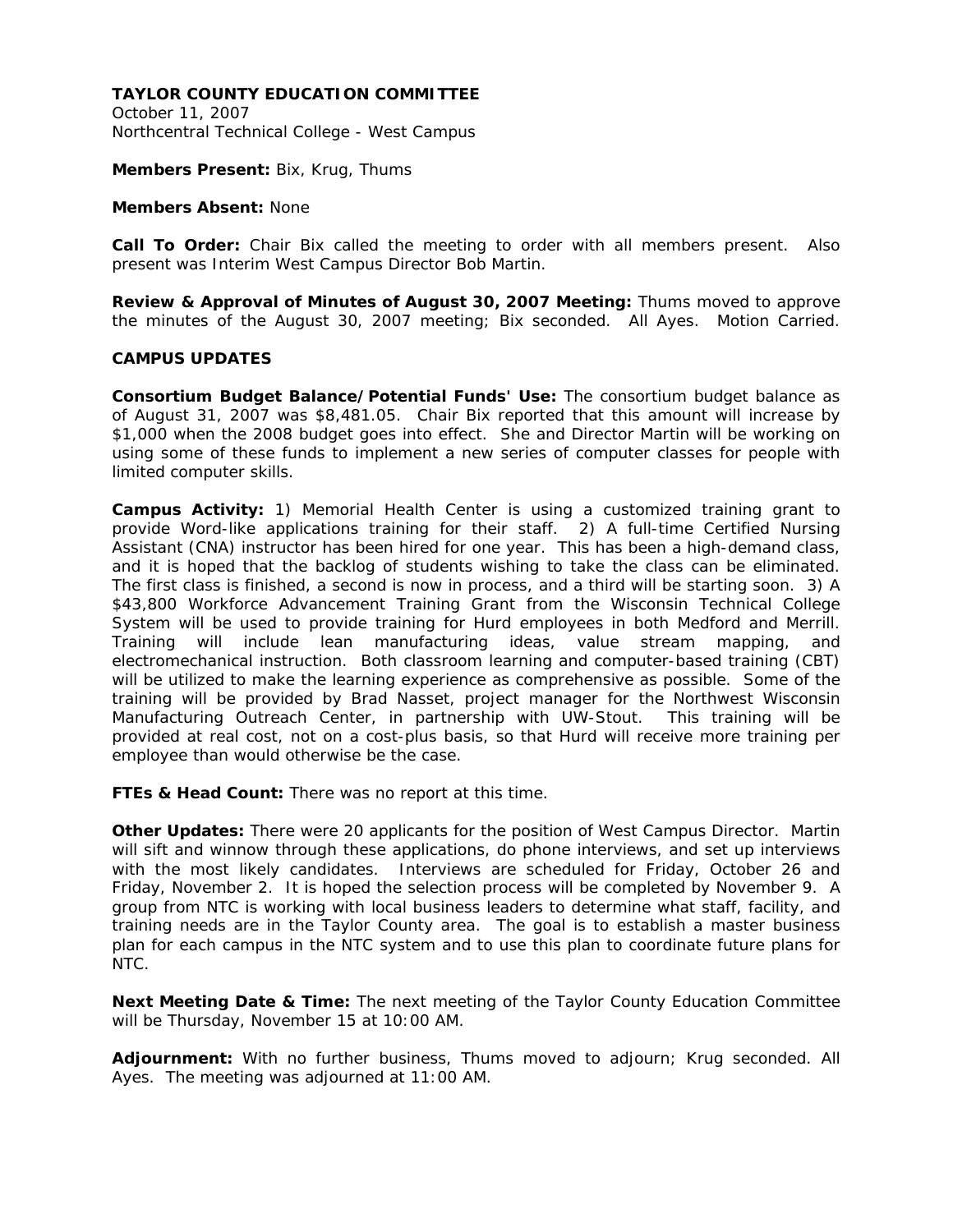August 30, 2007 10:00 AM Northcentral Technical College - West Campus

**Members Present:** Committee Members Bix and Thums

**Members Absent:** Committee Member Krug

**Other Attendees:** NTC - West Campus Interim Director Bob Martin

**Call To Order:** Chair Bix called the meeting to order at 10:00 AM.

**Review & Approve Minutes of July 12, 2007:** Thums moved to approve the minutes of the July 12, 2007 meeting; Bix seconded. All Ayes. Motion Carried.

**Consortium Budget Balance:** The consortium budget balance as of July 31, 2007 was \$8,491.50. Martin will explore the possibility of having a digital camera class and a class on the storage, emailing, and touch-up of digital photos. This may be a series of classes designed for non-traditional students - seniors, hobbyists, and the like. Other class possibilities include a senior learning class, a general computer literacy class, and a class on email in all its ramifications. Martin will work on these possibilities and report back at the next meeting.

**Campus Activity:** Excel and Word classes will be taught for Memorial Hospital employees. The west campus received a grant for a CNA instructor for the entire year and is working on getting the first class set up and filled. Secretary Gassman from the State of Wisconsin attended a presentation of a grant for Hurd and NTC to cover classes in supervisory leadership, electromechanics, and continuous improvement. Another grant that has been received is designed to provide  $11<sup>th</sup>$  and  $12<sup>th</sup>$  graders with informationon manufacturing jobs.

**FTEs & Head Count:** Martin will have a report at the next meeting, although the figures now look to be very similar to last year's.

**NTC Exchange of Service Partnerships:** A new concept is being introduced whereby NTC and other companies partner to achieve a common goal with no money changing hands, just an exchange of services. A local job service company will be one of the first to do this in the Medford area. A local manufacturing company is looking for blackboard training with their trainer to get credentialing. NTC will get increased headcount and an improved image throughout the region.

**Other Updates:** An interim study group has been appointed to look at what the west campus, as well as the other campuses along the western corridor, need in the way of leadership. This study group is the result of a new NTC President and the vacancy in the west campus director position. Martin will report back at the next meeting on what is happening in this regard. The office area is being redone to increase efficiency and flexibility. A new sidewalk and landscaping have been put in at the front door. Work is continuing on getting a splash tower for the Medford area, possibly near the Highway Shop. A new admissions specialist, Melody Jorgensen, has been hired. Martin is working on getting signage for the interior of the building and dealing with smoking on campus issues.

**Next Meeting:** The next meeting of the Taylor County Education Committee will be Thursday, October 11, 2007 at 10:00 AM.

**Adjournment:** With no further business, Thums moved to adjourn; Bix seconded. All Ayes. The meeting was adjourned at 11:00 AM.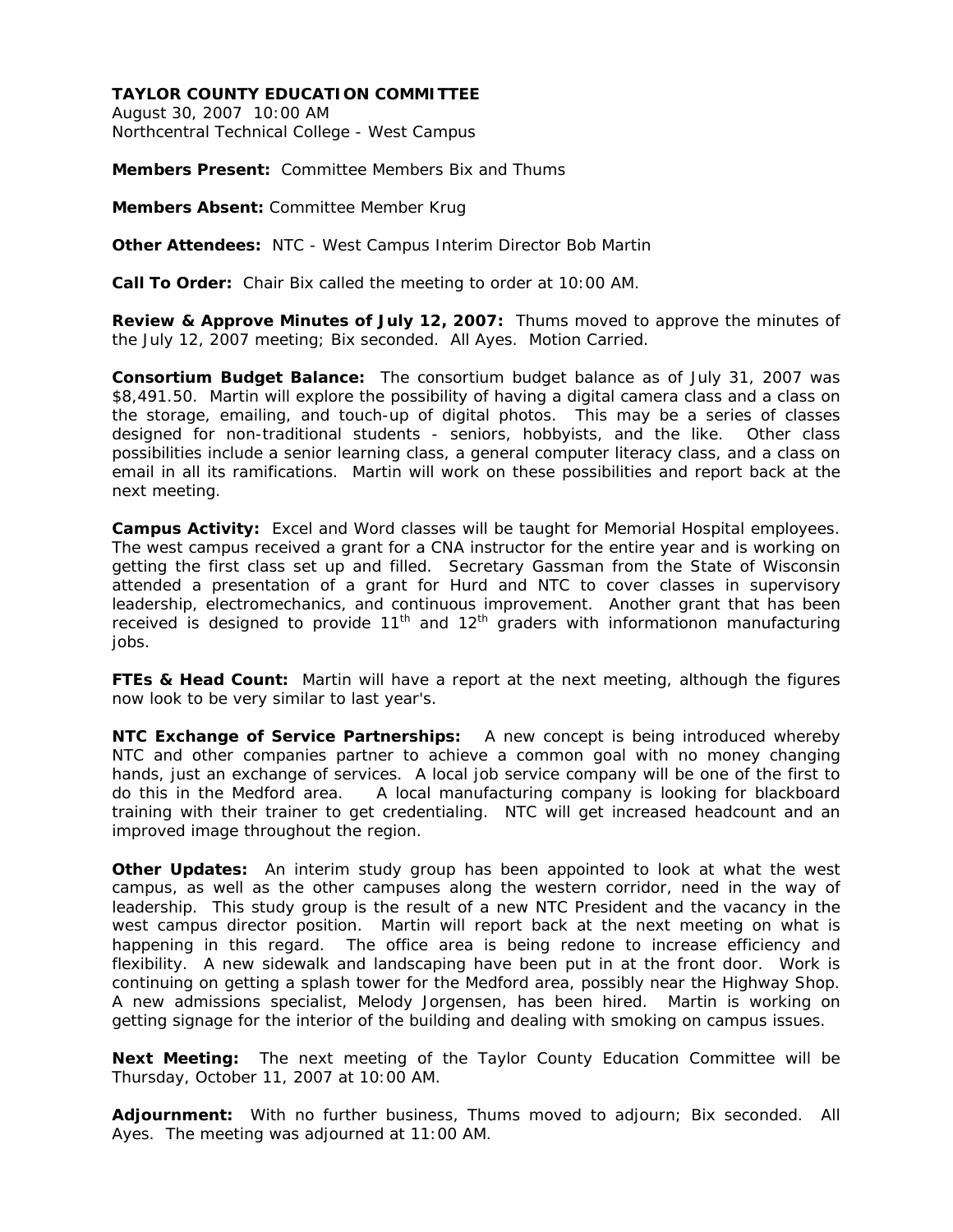July 12, 2007 NTC- West Campus

**Call Meeting To Order:** Chair Bix called the meeting to order with Committee Members Thums and Krug present. Also present was West Campus Director Bitzer.

**Approve Minutes of the April 26, 2007 Meeting:** Krug moved to approve the minutes as mailed; Thums seconded. All Ayes. Motion Carried.

**Consortium Budget Balance:** The consortium budget balance was \$8,481.05 as of May 31, 2007. There will be a request for additional equipment for the water aerobics class in the fall. This is a very popular class, and the cost of equipment will be more than offset by the enrollment fees.

**Campus Activity:** Director Bitzer is leaving NTC to assume duties as Dean of Students at Wisconsin Indianhead Technical College in Ashland on August 10, 2007. Bob Martin, the director of the Phillips campus, will handle the director's duties on an interim basis until the new director is in place. Carol Ponds, the administrative specialist, is also leaving. A new office assistant will be hired to replace Shanna who is leaving for the Spencer campus. For the first time ever, the Medford campus will be hiring a full-time CNA instructor.

**FTEs and Head Count:** The Committee reviewed several charts showing FTE and Head Count figures for the past ten years. The figures have remained steady over that period of time. The Committee also reviewed a breakdown of student enrollment by city, village, and township.

**Other Updates:** NTC has received an \$81,800 grant for workplace training. Approximately \$43,000 will be used at the Medford campus to update and refine manufacturing skills of local employees. A new office layout is being implemented, along with new furniture for the campus.

**Adjournment:** With no further business, Thums moved to adjourn; Krug seconded. All Ayes. The meeting was adjourned at 10:22 AM.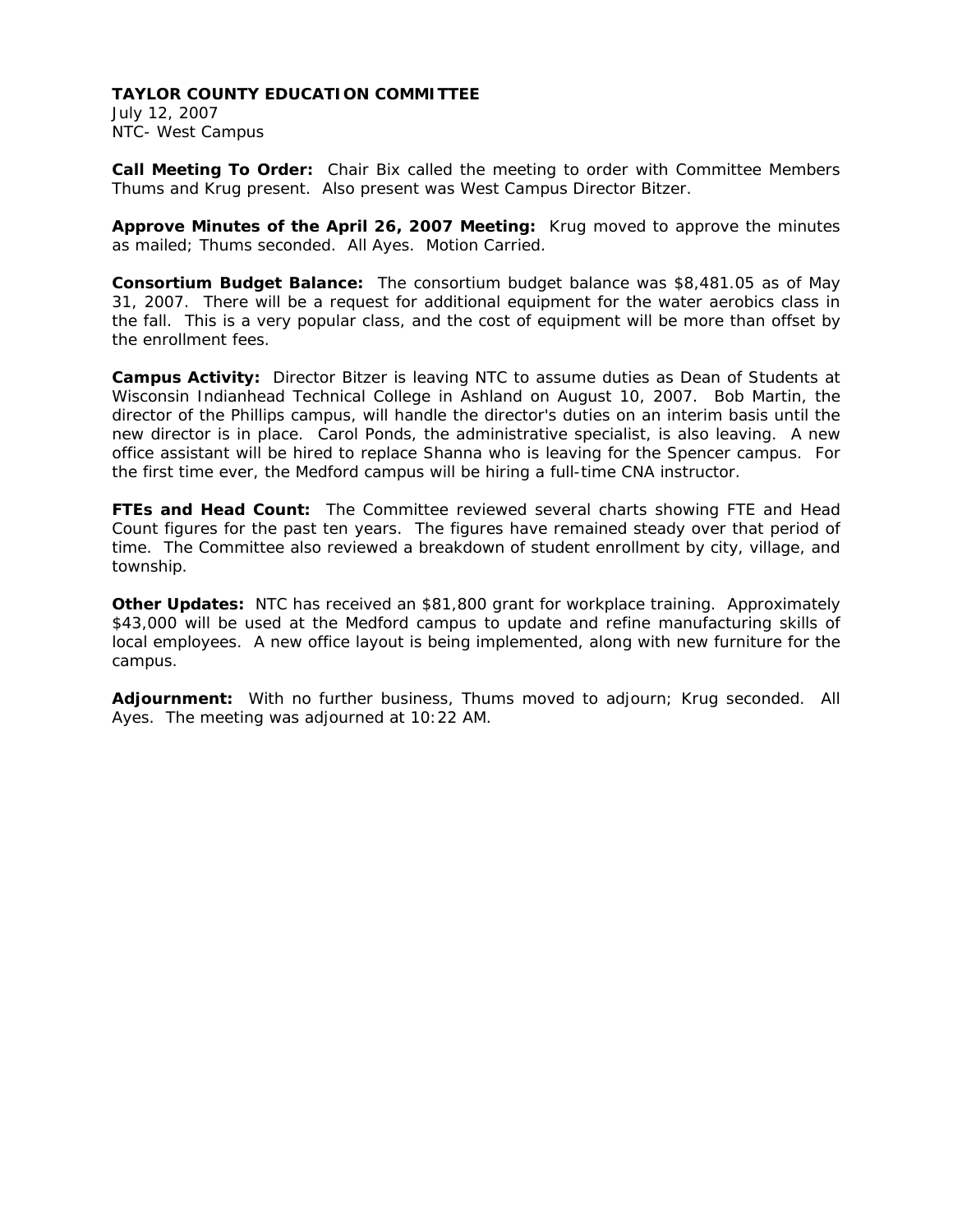# **TAYLOR COUNTY EDUCATION COMMITTEE April 26, 2007 Northcentral Technical College – West Campus**

**Call To Order:** Chair Bix called the meeting to order at 10:00 AM with Committee Members Krug and Thums present. Also in attendance was West Campus Director Dr. Steve Bitzer.

**Review & Approve Minutes of March 28, 2007:** Krug moved to approve the minutes of the March 28, 2007 meeting; Thums seconded. All Ayes. Motion Carried.

#### **Campus Updates:**

**Consortium Budget Balance/Potential Funds Usage:** The current 2007 balance of the Consortium Budget is \$7,314.55. There may be expenditures proposed later in the year.

**Campus Activity:** The **eBay class** was very popular, and another one is scheduled for May 19. Bitzer is looking for an instructor for the **digital camera class**. **CNA instruction** has doubled over the past year, and three classes are scheduled for summer. A full-time instructor has been hired for fall. Not only is this the first full-time CNA instructor the West Campus has had, but it is also the first full-time instructor in any field this campus has had. There will be a **splash tower** in Medford, but the exact location is still unknown. Discussion is still proceeding on who will use the tower and how it will be used.

**FTEs & Head Count:** FTEs are down 1.9% over last year, but the head count is up 17%. This is due to the fact that more people are taking online classes. Overall, the numbers are up 9.7% in the region.

**Other Updates:** A ceremony for this semester's **graduates** and **scholarship recipients** will take place on May 2.

**Adjournment:** With no further business, Thums moved to adjourn; Krug seconded. All Ayes. The meeting was adjourned at 10:38 AM.